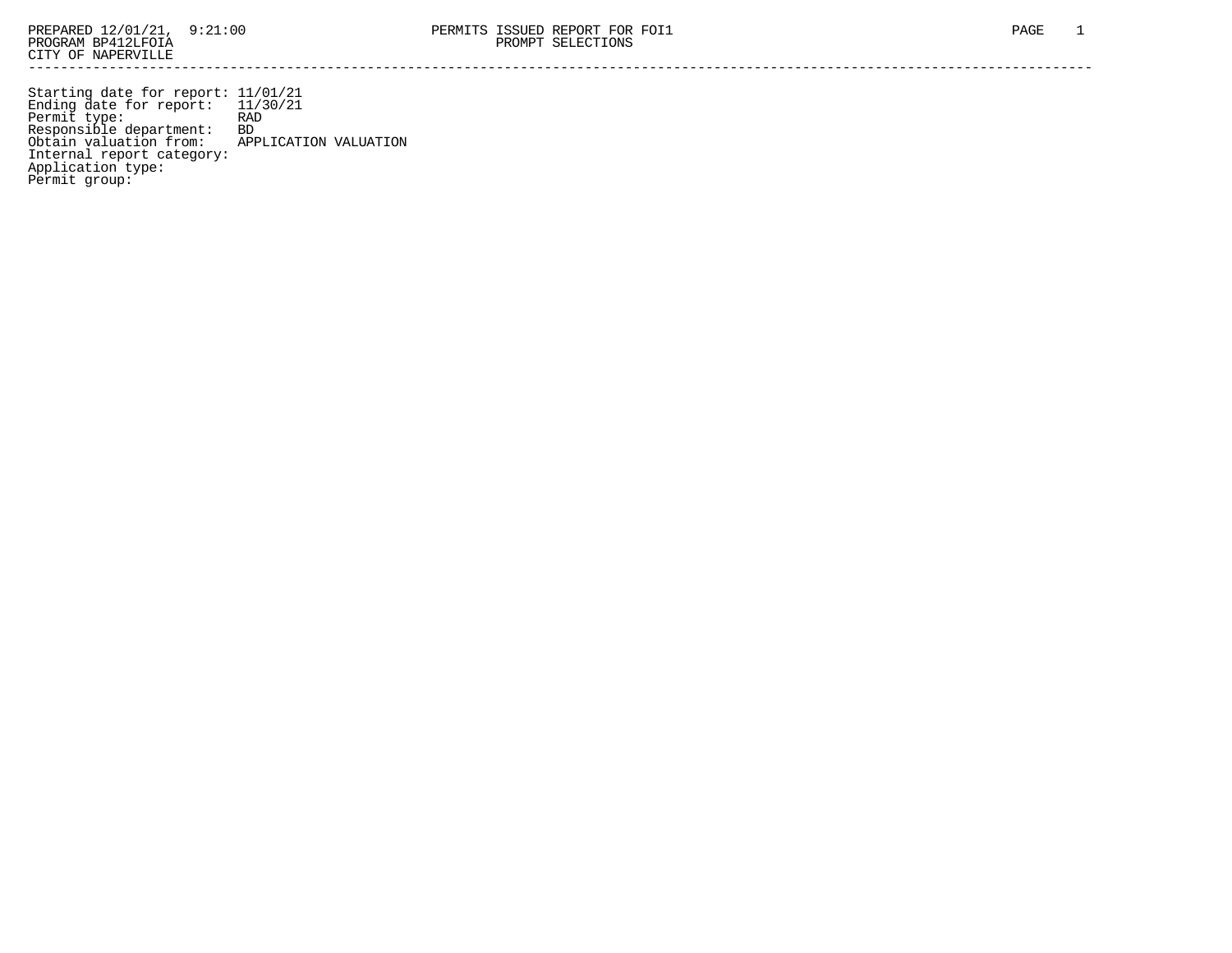## PREPARED 12/01/21, 9:21:00 PERMITS ISSUED REPORT PAGE 1 PROGRAM BP412LFOI1 11/01/21 THRU 11/30/21 CITY OF NAPERVILLE **Example 20** CITY OF NAPERVILLE PERMIT TYPE - RAD ROOM ADDITION OBTAINED VALUATION FROM APPLICATION VALUATION

| APPLICATION APPLICATION TYPE AND DESCRIPTION<br>DATE<br>VALUATION                                                                      | Parcel Number<br>Alternate ID Code                    | PROPERTY OWNER/<br>CONTRACTOR                       |
|----------------------------------------------------------------------------------------------------------------------------------------|-------------------------------------------------------|-----------------------------------------------------|
| 20-00003702 RAD RES ADDITIONS (NEW SQ FTG)                                                                                             | 1163 TIMBERLANE CT                                    |                                                     |
| ----------- 9/29/20 \$20000 \$20000 D-08171020030000N157 -72 MURPHY LANDSCAPE AND DESIGN<br>Contractor #: 630-723-6197                 |                                                       |                                                     |
| STRUCTURE - 000 000<br>PERMIT TYPE - RAD 00 ROOM ADDITION                                                                              | ISSUE DATE SUBCONTRACTOR(S)<br>11/23/21 COLT ELECTRIC |                                                     |
| 21-00003749 RAD RES ADDITIONS (NEW SQ FTG)                                                                                             | 352 S COLUMBIA ST                                     |                                                     |
| $\begin{array}{cccc}\n - & - & - & - & - - \\ \text{Contractor} & + & 630 - 520 - 2747 & \end{array}$ \$25000                          |                                                       | D-08184160270000N345 -86 FRONTLINE HOME MAINTENANCE |
| STRUCTURE - 000 000<br>RUCTURE – 000 000<br>PERMIT TYPE – RAD 00 ROOM ADDITION – 11/05/21 – THE MAIN LINE ELECTRIC INC<br>------------ |                                                       |                                                     |
| 21-00003878 RAD RES ADDITIONS (NEW SQ FTG)                                                                                             | 1804 77TH ST                                          |                                                     |
| $--------$ 8/19/21<br>Contractor #: 630-384-1040                                                                                       |                                                       | D-08284090640000N235 -150 HOMECOMING RESTORATION    |
| STRUCTURE - 000 000 2021 TORNADO DAMAGE                                                                                                |                                                       | AG BLUE PLUMBING                                    |
| -----------<br>21-00003947 RAD RES ADDITIONS (NEW SQ FTG) 1109 CARMEL CT                                                               |                                                       |                                                     |
| $\frac{1}{2}$ ----------- 8/24/21 \$250000<br>Contractor #:                                                                            |                                                       |                                                     |
| STRUCTURE - 000 000<br>PERMIT TYPE - RAD 00 ROOM ADDITION                                                                              |                                                       | ELEVATION PLUMBING CO<br>KBS ELECTRIC, INC          |
| -----------<br>21-00004171 RAD RES ADDITIONS (NEW SQ FTG)<br>1952 NUTMEG LN                                                            |                                                       |                                                     |
| ----------- 9/07/21 \$151871<br>Contractor #: 312-957-7445                                                                             |                                                       | D-08284190140000N693 -150 1ST CHOICE SOLUTIONS      |
| STRUCTURE - 000 000 TORNADO RELATED PERMIT<br>PERMIT TYPE - RAD 00 ROOM ADDITION                                                       |                                                       | SSE MECHANICAL INC<br><b>JB ELECTRIC</b>            |
| -----------<br>21-00004320 RAD RES ADDITIONS (NEW SQ FTG)                                                                              | 2052 COBBLEBROOK LN                                   |                                                     |
| $--------$ 9/15/21 \$143758<br>Contractor #: 312-957-7445                                                                              |                                                       | D-08284190360000N693 -150 1ST CHOICE SOLUTIONS      |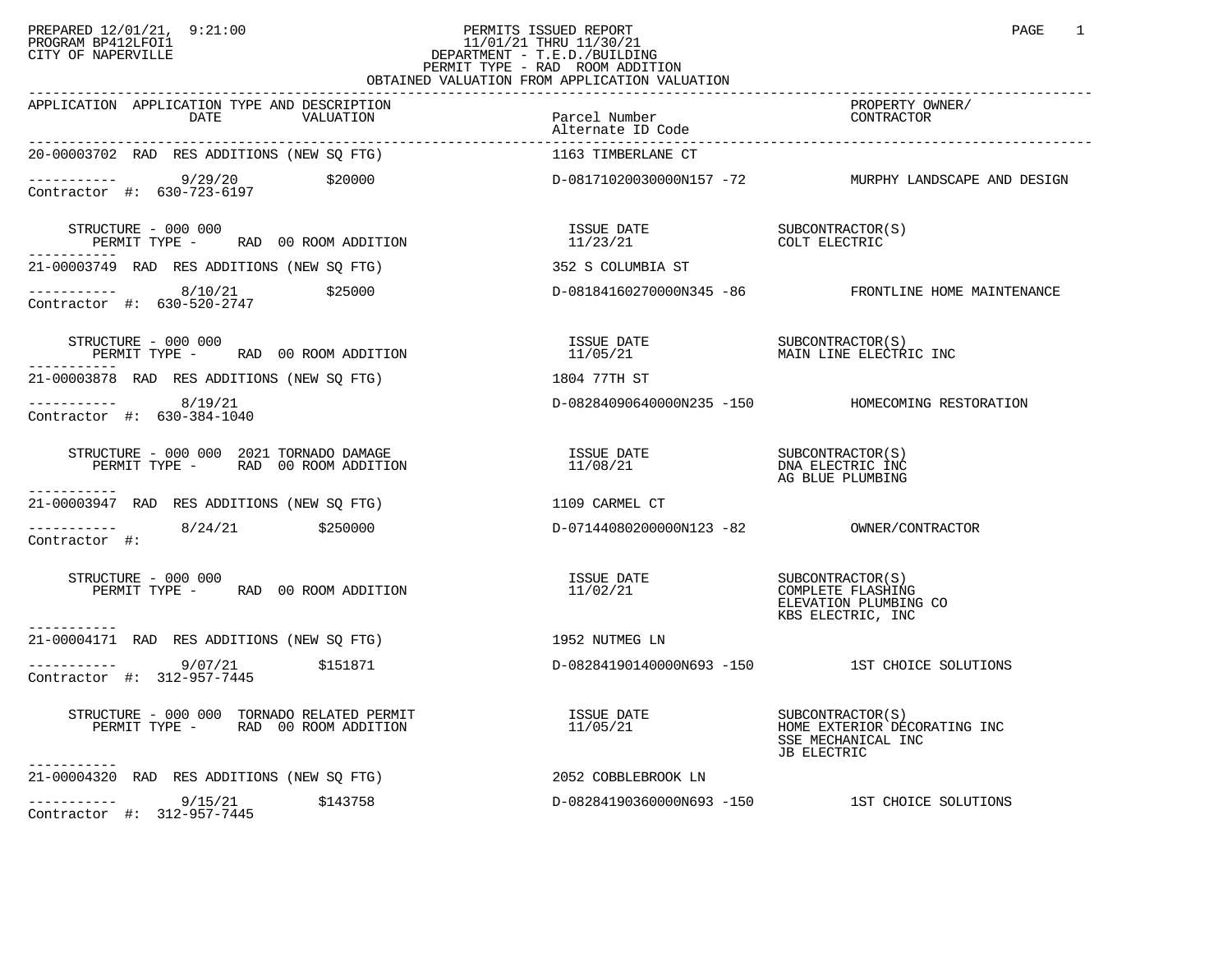## PREPARED 12/01/21, 9:21:00 PERMITS ISSUED REPORT PAGE 2 PROGRAM BP412LFOI1 11/01/21 THRU 11/30/21 CITY OF NAPERVILLE **Example 20** CITY OF NAPERVILLE PERMIT TYPE - RAD ROOM ADDITION

| OBTAINED VALUATION FROM APPLICATION VALUATION                                                                                                                                                                                                                                                                                                                                                                                                 |                                                                                                                                                  |                                   |  |  |  |  |
|-----------------------------------------------------------------------------------------------------------------------------------------------------------------------------------------------------------------------------------------------------------------------------------------------------------------------------------------------------------------------------------------------------------------------------------------------|--------------------------------------------------------------------------------------------------------------------------------------------------|-----------------------------------|--|--|--|--|
| APPLICATION APPLICATION TYPE AND DESCRIPTION<br>DATE VALUATION Parcel Number<br>DATE VALUATION PARTENTER DESCRIPTION                                                                                                                                                                                                                                                                                                                          |                                                                                                                                                  | PROPERTY OWNER/<br>CONTRACTOR     |  |  |  |  |
| 21-00004320 (CONTINUED)<br>-----------                                                                                                                                                                                                                                                                                                                                                                                                        |                                                                                                                                                  |                                   |  |  |  |  |
| $\begin{array}{cccc} \texttt{STRUCTURE} & - & 000 & 000 & \texttt{TORNANDO} & \texttt{DAMAGE} & \texttt{REPAIRS} \\ \texttt{PERMIT TYPE} & - & \texttt{RAD} & 00 & \texttt{ROM} & \texttt{ADDITION} \\ \end{array} \qquad \begin{array}{cccc} \texttt{I1/03/21} & \texttt{I23/21} & \texttt{I33/21} \\ \texttt{I1/03/21} & \texttt{I43/21} & \texttt{I53/22} \\ \end{array} \qquad \begin{array}{cccc} \texttt{SUBCONTRACTOR} (S) & \texttt{$ |                                                                                                                                                  | JB ELECTRIC<br>SSE MECHANICAL INC |  |  |  |  |
| ------------<br>21-00004776 RAD RES ADDITIONS (NEW SQ FTG)                                                                                                                                                                                                                                                                                                                                                                                    | 1127 STUART CT                                                                                                                                   |                                   |  |  |  |  |
| $--------- 10/12/21$<br>\$4800<br>Contractor #: 630-969-8585                                                                                                                                                                                                                                                                                                                                                                                  | D-08203150020000N229 -117 BRADFORD AND KENT                                                                                                      |                                   |  |  |  |  |
| -----------                                                                                                                                                                                                                                                                                                                                                                                                                                   |                                                                                                                                                  | BRADFORD & KENT BUILDERS INC      |  |  |  |  |
| 21-00004991 RAD RES ADDITIONS (NEW SQ FTG)                                                                                                                                                                                                                                                                                                                                                                                                    | 1904 NUTMEG LN                                                                                                                                   |                                   |  |  |  |  |
| Contractor #:                                                                                                                                                                                                                                                                                                                                                                                                                                 |                                                                                                                                                  |                                   |  |  |  |  |
| $\begin{array}{cccc} \texttt{STRUCTURE} & - & 000 & 000 & \texttt{TORNANDO RELATED REPAIRS} & \texttt{ISSUE} & \texttt{DATE} & \texttt{SUBCONTRACTOR(S)}\\ \texttt{PERMIT TYPE} & - & \texttt{RAD} & 00\texttt{ ROM ADDITION} & 11/15/21 & \texttt{WOODRIDGE ENTERPRISES/LEMONT} \end{array}$                                                                                                                                                 |                                                                                                                                                  | HELLAS ELECTRIC                   |  |  |  |  |
| ----------<br>21-00005308 RAD RES ADDITIONS (NEW SQ FTG) 3148 NUTMEG LN                                                                                                                                                                                                                                                                                                                                                                       |                                                                                                                                                  |                                   |  |  |  |  |
| $------- 11/15/21$<br>Contractor #: 630-517-4771                                                                                                                                                                                                                                                                                                                                                                                              | D-08284190130000N693 -150 123 EXTERIORS                                                                                                          |                                   |  |  |  |  |
|                                                                                                                                                                                                                                                                                                                                                                                                                                               | $\begin{array}{lll} \texttt{ISSUE} & \texttt{DATE} & \texttt{SUBCONTRACTOR(S)} \\ \texttt{11/30/21} & & & \texttt{SUBCONTRACTOR(S)} \end{array}$ |                                   |  |  |  |  |
| 21-00005339 RAD RES ADDITIONS (NEW SQ FTG)                                                                                                                                                                                                                                                                                                                                                                                                    | 1947 NUTMEG LN                                                                                                                                   |                                   |  |  |  |  |
| Contractor #: 630-517-4771                                                                                                                                                                                                                                                                                                                                                                                                                    |                                                                                                                                                  |                                   |  |  |  |  |
|                                                                                                                                                                                                                                                                                                                                                                                                                                               | ISSUE DATE SUBCONTRACTOR(S)<br>11/24/21                                                                                                          |                                   |  |  |  |  |
| TOTAL PERMITS ISSUED 10 TOTAL PERMITS HELD<br>TOTAL APPLICATION VALUATION<br>633,513                                                                                                                                                                                                                                                                                                                                                          | $\mathbf 0$                                                                                                                                      |                                   |  |  |  |  |